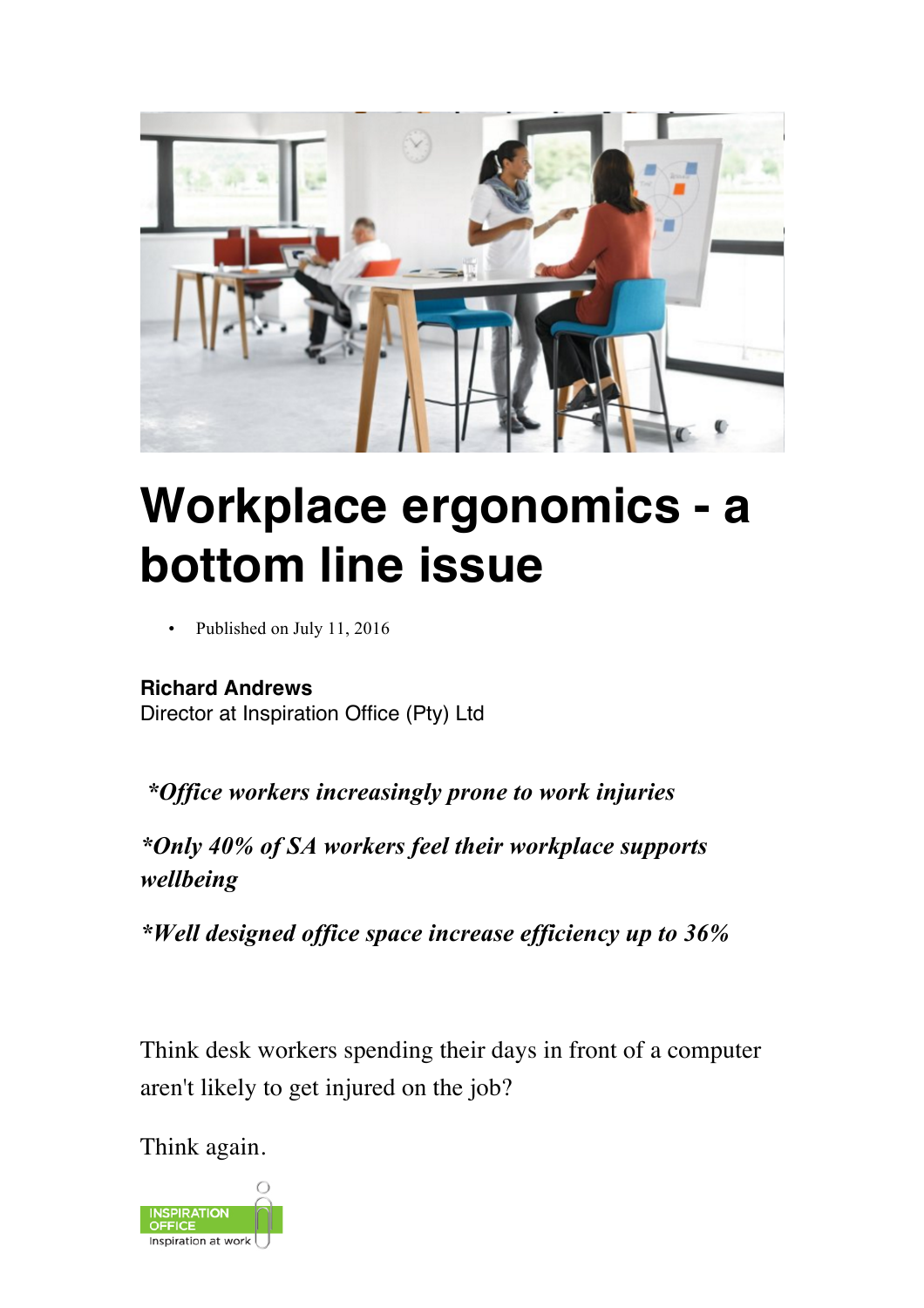More than half of all workplace injuries are related to musculoskeletal disorders (MSDs) - injuries that are common among those who engage in repetitive motion activities such as typing on a computer keyboard.

Richard Andrews, Managing Director of Inspiration Office, an Africa-wide office space and furniture consultancy with offices in Johannesburg and Cape Town, said that even the seemingly 'safest' jobs lead to employee injuries and a large cost to the bottom line of business.

"In fact, nearly 60 percent of employees doing office computer work say they have wrist pain.

Long days hunched over keyboards can lead to cumulative trauma disorders (CTDs) and lower back ailments."

Here are some other common complaints:

- Muscle fatigue or pain. Working for long periods in the same position or in awkward positions can put stress on hands and wrists and lead to injury.
- Eye strain. Sitting too close or prolonged staring at a monitor can reduce eye blinking and may lead to dry or aching eyes.
- Lower back pain. Using laptops or non-adjustable office furniture can cause employees to work at awkward angles and lead to back stress.

Andrews noted that several trends make CTDs a special concern for today's typical office workers.

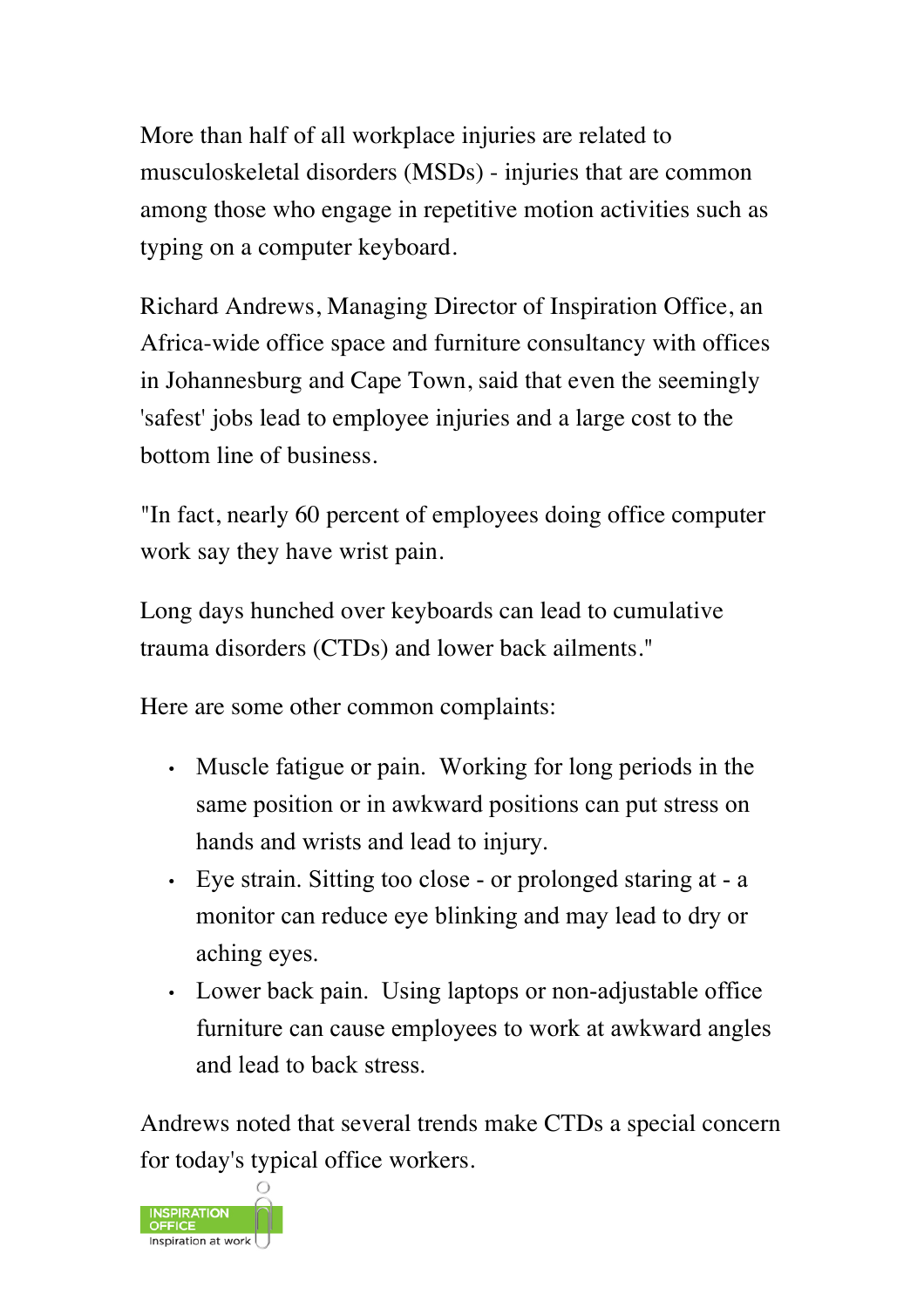"So many employees use computers all day and then also sit down at the computer at home to surf the Internet or even catch up on work."

"Secondly, specialized jobs are on the increase the world over. This means more people are doing the same thing all day. And finally, people are living longer and also working longer which means many more years of wear and tear on the body."

According to South African workplace research company Know More, only 40% of 10'000 South African workers surveyed feel that their workplace environment supports their wellbeing.

And this doesn't just exact a physical toll on employees, it can have a significant impact on businesses' bottom line.

"For example, in 2003 in the US, the average medical claim associated with a CTD was over \$43'000. Now it's over \$50'000. And that doesn't even include the hidden costs for employers of lost productivity when an employee is injured or the cost of hiring and training a replacement worker."

So what's a business to do?

"Don't think that a desk and chair is all that employees need," Andrews advised.

Ergonomics, or the process of safely and comfortably relating workers to their workspaces, can help by reducing the likelihood

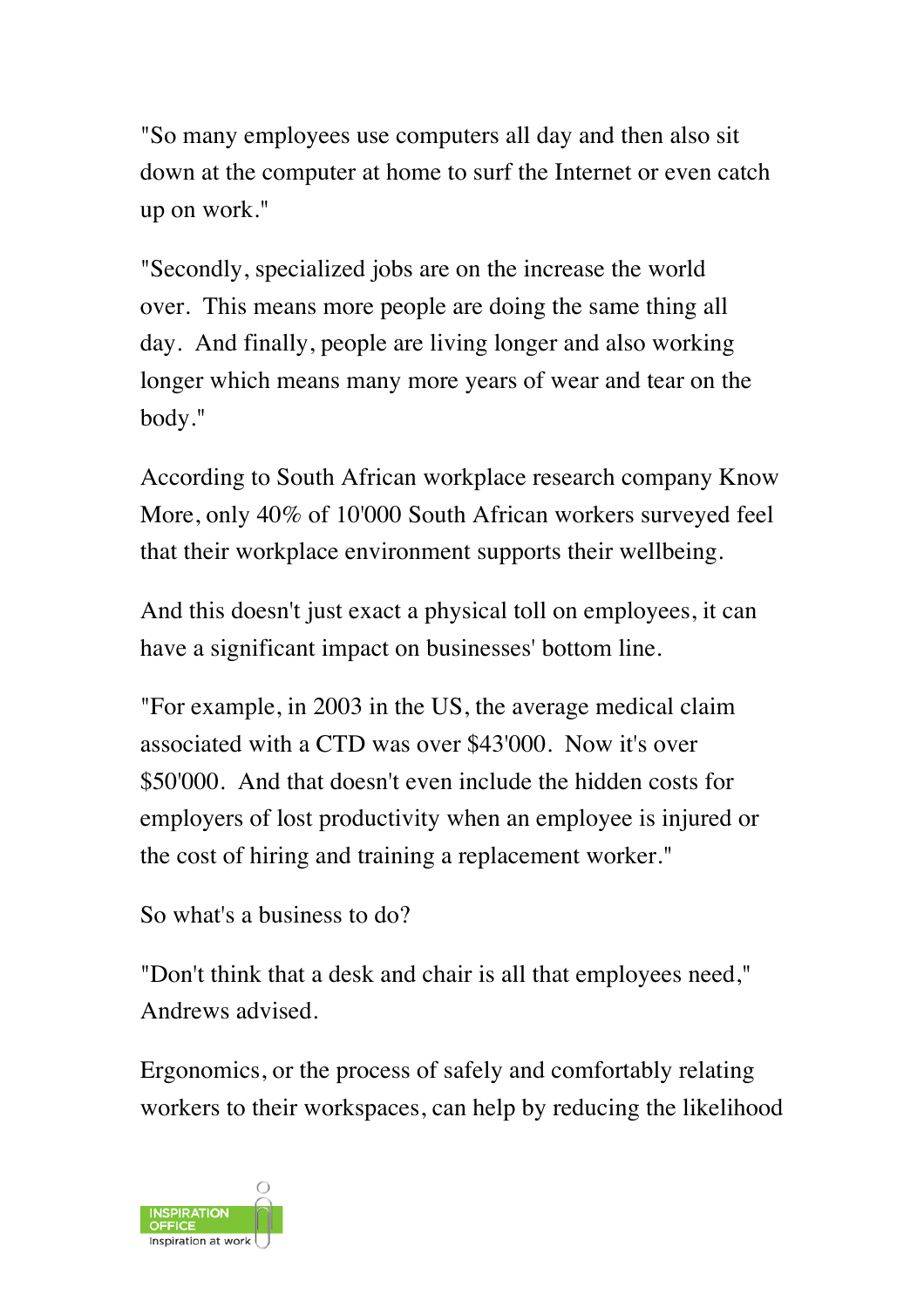of work related injuries through greater emphasis on a well designed workspace.

"Studies have shown that a well-designed office space can increase efficiency by up to 36%."

Andrews added that Inspiration Office has increasingly installed several 'collaborative spaces' with furniture like couches and coffee tables.

"These are designed not only for teamwork, but also encourage people to move around and change their workstations to reduce repetitive actions during the day."

Moving is particularly important: according to the same Know More survey, only 21% of South African office workers feel that their workplaces offer sufficient areas to allow physical activity.

It needn't be costly either. "When one considers that in most organizations 80% of the budget is allocated to people in the form of salaries, while only 7% is allocated to space, by leveraging the smallest cost line item better - businesses can obtain a return in efficiency in the biggest cost line item," said Andrews.

For instance, the United State's Centers for Disease Control and Prevention suggests measures such as leaving enough room for range of motion, adjusting desk chairs to individuals, positioning monitors so eye level is at the top of the screen and

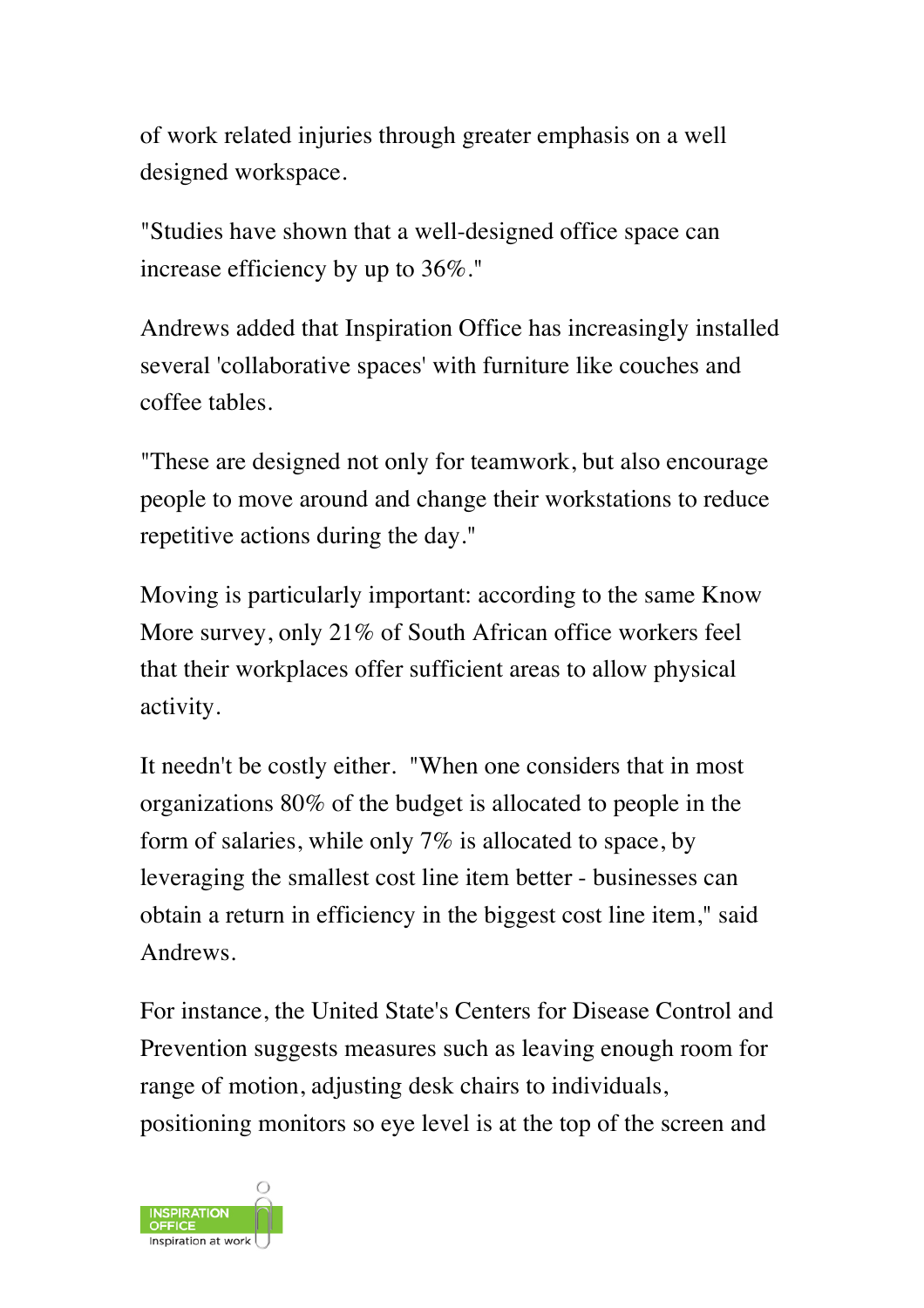finding a pointing device, such as a mouse, stylus or tablet, suited to the individual.

There are many other simple things employers can consider to help protect their workers and their pocketbooks. For example:

- Stress the importance of good posture at the computer
- Use smart lifting techniques and tools that can make the job easier
- Appoint someone on your staff to take responsibility for safety issues. Have this person understand ergonomics best practices, review resources provided by your workers' compensation insurance company, train employees, and make changes to workspaces as needed
- Take breaks throughout the work day to walk about

Major risk factors that add to cumulative trauma disorders (CTDs):

- Static posture
- Awkward posture
- Repetition
- Force and/or vibration
- Extreme temperature

Safe behaviors that limit CTDs:

- Good posture
- Correct workstation setup